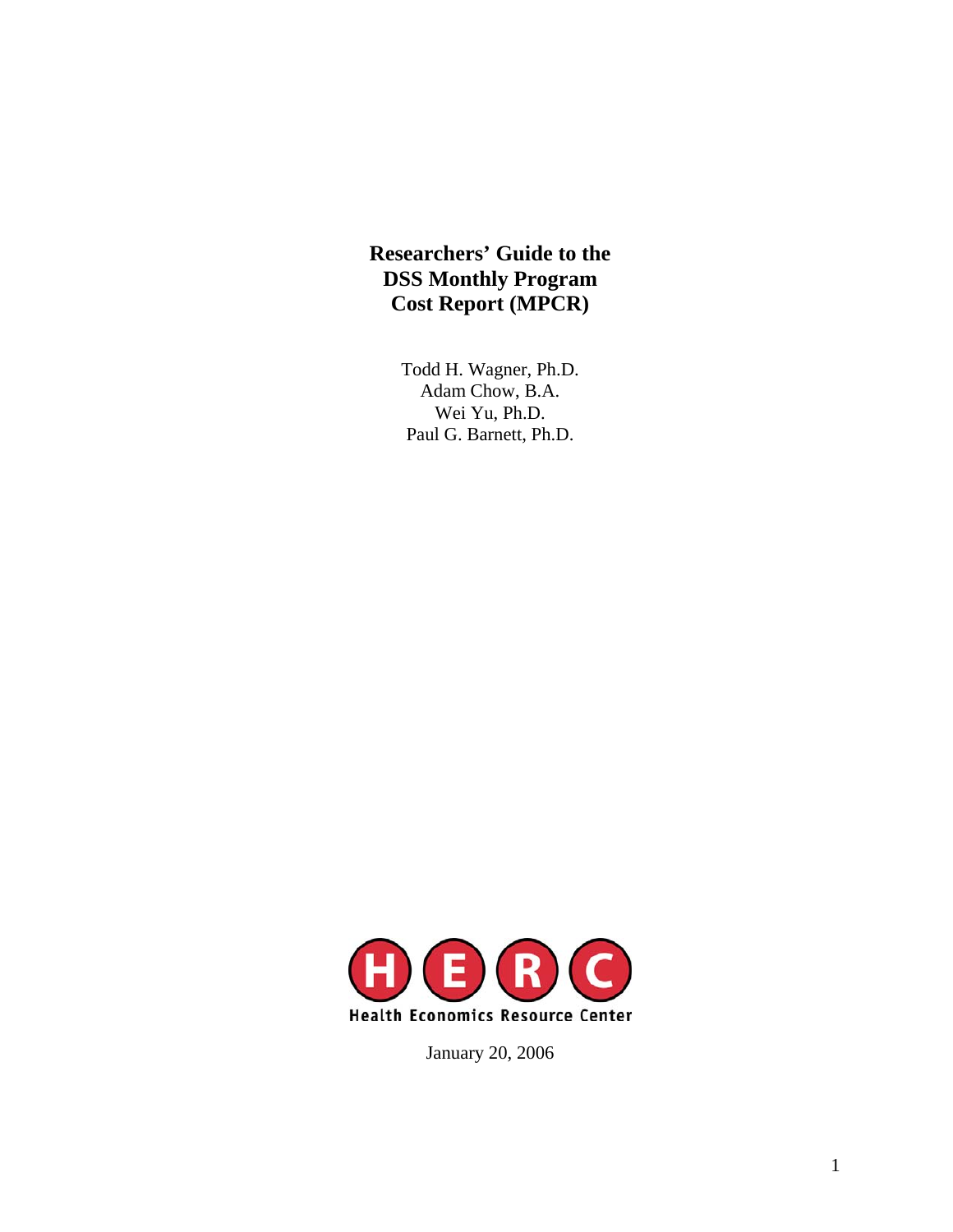# **Table of Contents**

| 1. Background                           | 3  |
|-----------------------------------------|----|
| 2. Accessing MPCR                       | 5  |
| 3. MPCR Variables                       | 7  |
| 4. MPCR Costs                           | 10 |
| 5. Summary                              | 11 |
| Appendix A: Abbreviations               | 12 |
| Appendix B: Station Identifiers (STA3N) | 13 |
| Appendix C: Account Number and Name     | 16 |

### **Acknowledgements:**

We would like to acknowledge help from the DSS Bedford Technical Support Office staff including Laura Sarro, Larry Nedzbala and John Bonsall. We also greatly benefited from comments from Bob McNamara, Ken Coburn, and Steve Kendall from the Allocation Resource Center.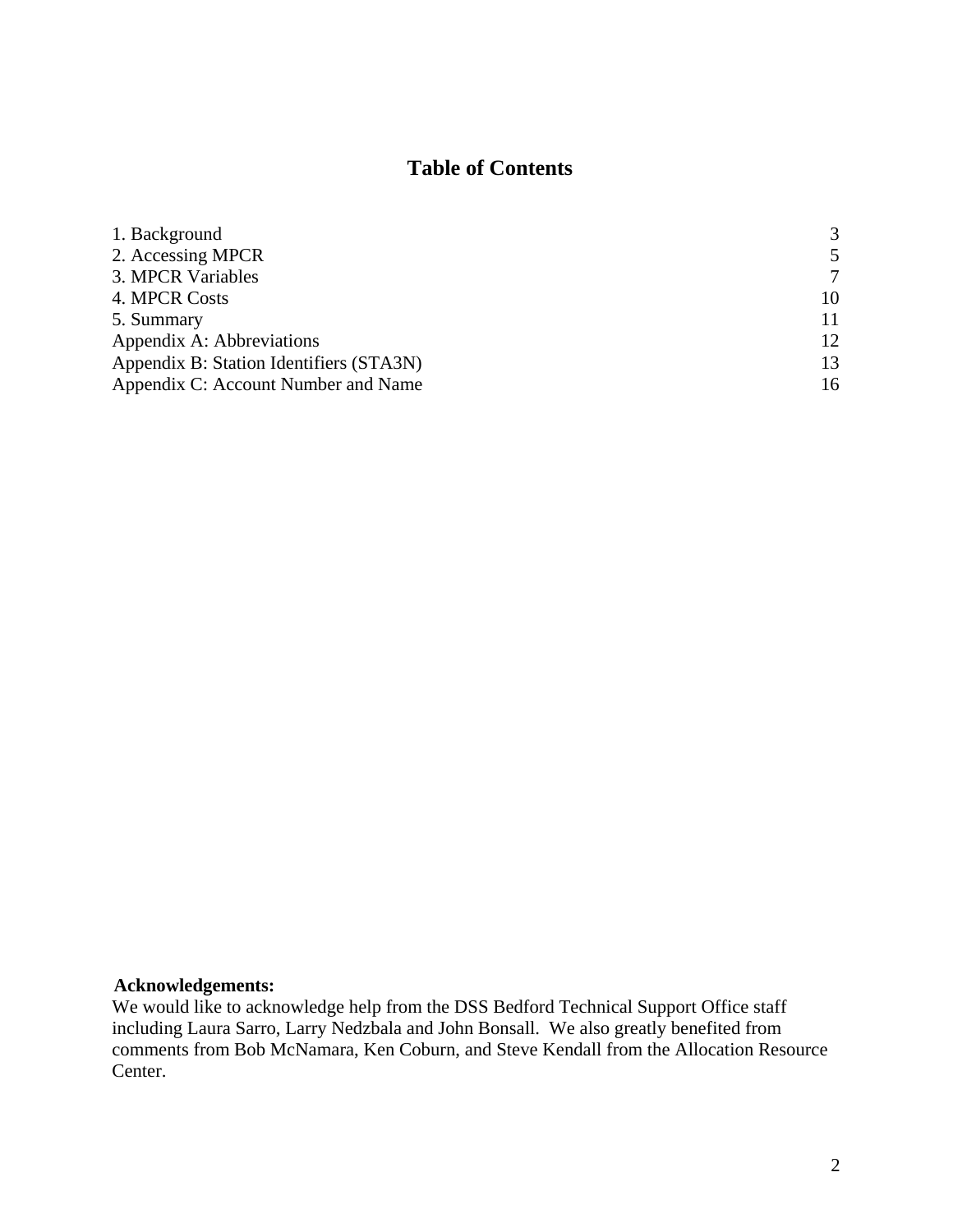#### <span id="page-2-0"></span>**1. Background**

The Veterans Health Administration (VA) uses the Decision Support System (DSS) for managing financial accounts. DSS provides financial information at many levels from department costs to production-level costs. The Monthly Program Cost Report (MPCR) is a computer-generated summary report produced monthly (14<sup>th</sup> workday of each month). Each month is cumulative for the fiscal year; data for prior months' can be restated. For example, the November report may have updated information on October that was not in the October report. The September report is the annual report. The MPCR has replaced the Cost Distribution Report (CDR), which ceased production in FY04.

DSS staff has created a MPCR Handbook. The most recent version is available on the DSS Reports Website. This HERC guidebook is designed to complement the official MPCR Handbook, by providing some additional information for researchers. VA researchers interested in using the MPCR are encouraged to contact HERC with additional questions.

**Perspective:** The MPCR tracks the distribution of Veterans Equitable Resource Allocation (VERA) funds to medical centers. Direct care costs in the MPCR are separated from the indirect care, non-VA contract care, and depreciation/ overhead. Researchers interested in departmentlevel costs with indirect costs, depreciation and overhead should not use the MPCR and use summarized data from the DSS NDEs.

**MPCR Methods:** The VA tracks expenditure data in the Financial Management System (FMS). Cost data in the MPCR are designed to correspond to cost from the VA medical care appropriation reported in the FMS report 830 for the same period. Each month, VA cost and encounter data are combined to create the MPCR.

The first step is the creation of the Estimated ALB, which reflects cumulative fiscal year cost. The Estimated ALB uses information on the cost center and budget object code to grouped costs as: Direct Care (200 series of cost centers), Indirect Care (400, 500 and some 600 series of cost centers), non-VA Contract Care (300 series) and Depreciation/Overhead.

The next step is to estimate the percentage of costs that are incurred in each medical center department. To create this estimate, DSS uses the most recent complete encounter-level cost estimates from the DSS National Data Extracts (NDE) for treating specialties and clinic stops. The final step multiplies cost data in the Estimated ALB by these percentages to estimate the costs incurred in each MPCR account.

**Unit of Analysis**: Costs at each VA medical center are reported by MPCR accounts. These accounts correspond to inpatient wards and groups of outpatient clinics. Other accounts track cost for non-VA contract care, home health services, national programs, and national and VISN administrative offices.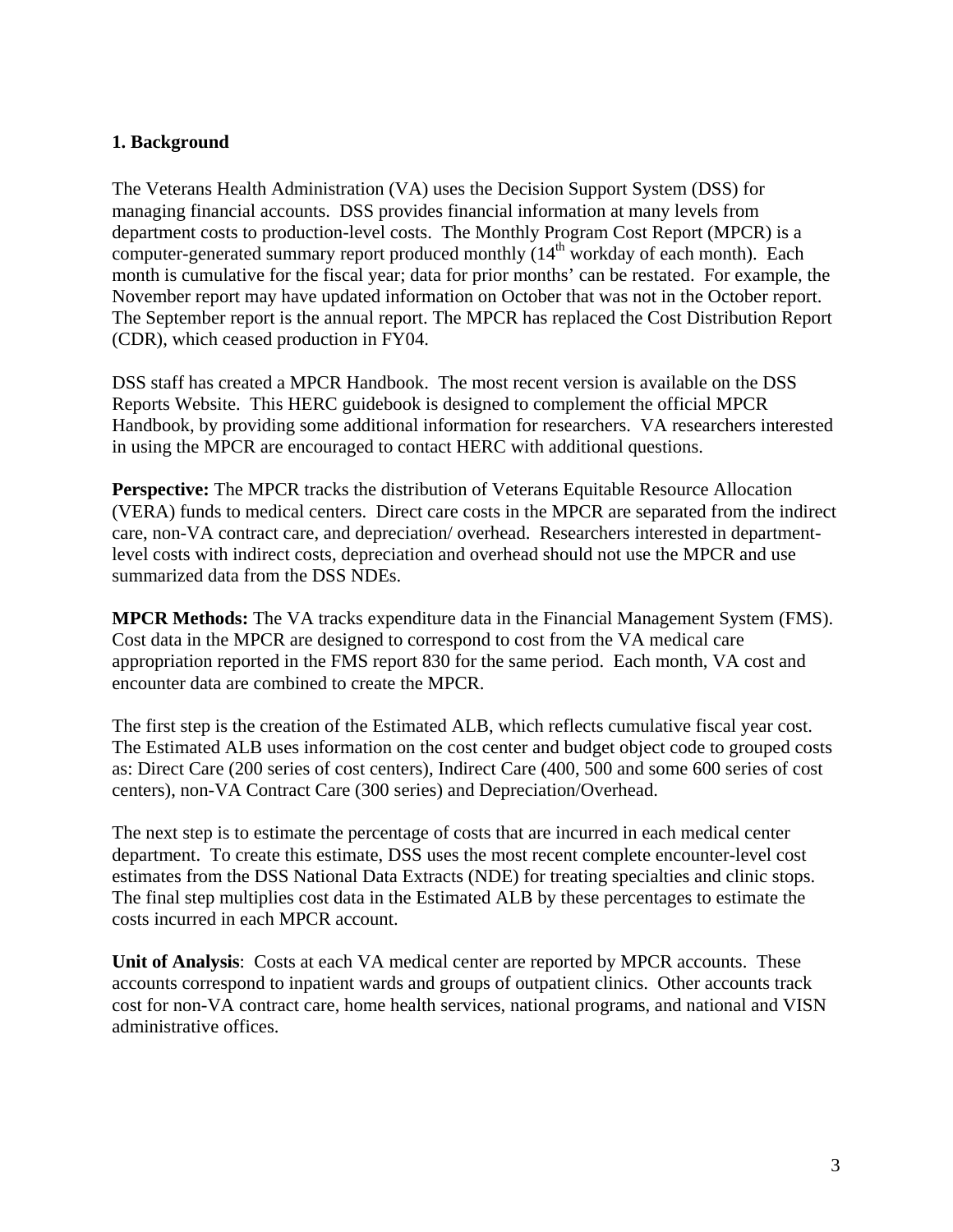Researchers should consider using this dataset when the unit of analysis is the department or larger (e.g., medical center or Veteran Integrated Service Network [VISN]). The MPCR does not have patient-level or encounter-level costs.

**Costs passed through to MPCR without distribution:** Some costs in the Estimated ALB are passed through to MPCR unchanged. These include depreciation, corporate overhead, and the cost of non-VA contract care.

**MPCR and CDR:** The MPCR replaces the venerable CDR. Both reports were created in federal fiscal year (FY) 2004, after which the CDR was discontinued. There are many similarities between the two financial reports, although there are some important distinctions. Both systems reflect expenditures from the VA FMS report 830. Below is a list of some key differences.

- The MPCR does not have cost center or budget object code information. The CDR had this detail.
- The MPCR maps costs to patient care using information from the DSS system. The CDR used reports from service chiefs to allocate costs.
- The MPCR categorizes all indirect costs into one account. The CDR had separate categories for indirect costs.
- The MPCR is arranged by medical center and uses a 3-digit hospital identifier. In some cases, the CDR differentiated integrated facilities with a five-digit hospital identifier.
- The MPCR file size is considerably smaller than the CDR because it does not have cost center or budget object code information.
- In the MPCR, the patient-care accounts (the 1000 and 2000 series of the acctno variable) do not include the cost of depreciation and corporate overhead. Researchers needing department-level costs with depreciation and overhead need to use the DSS outpatient and treatment specialty NDEs.
- Some stations have CDR costs but no MPCR costs, for example 101 (Central Office), 200 (Austin), and 702, 742, 776, 777, and 792, now have their costs included in the MPCR as HQ or National Program overhead.
- The MPCR reports unfunded pensions whereas the CDR did not.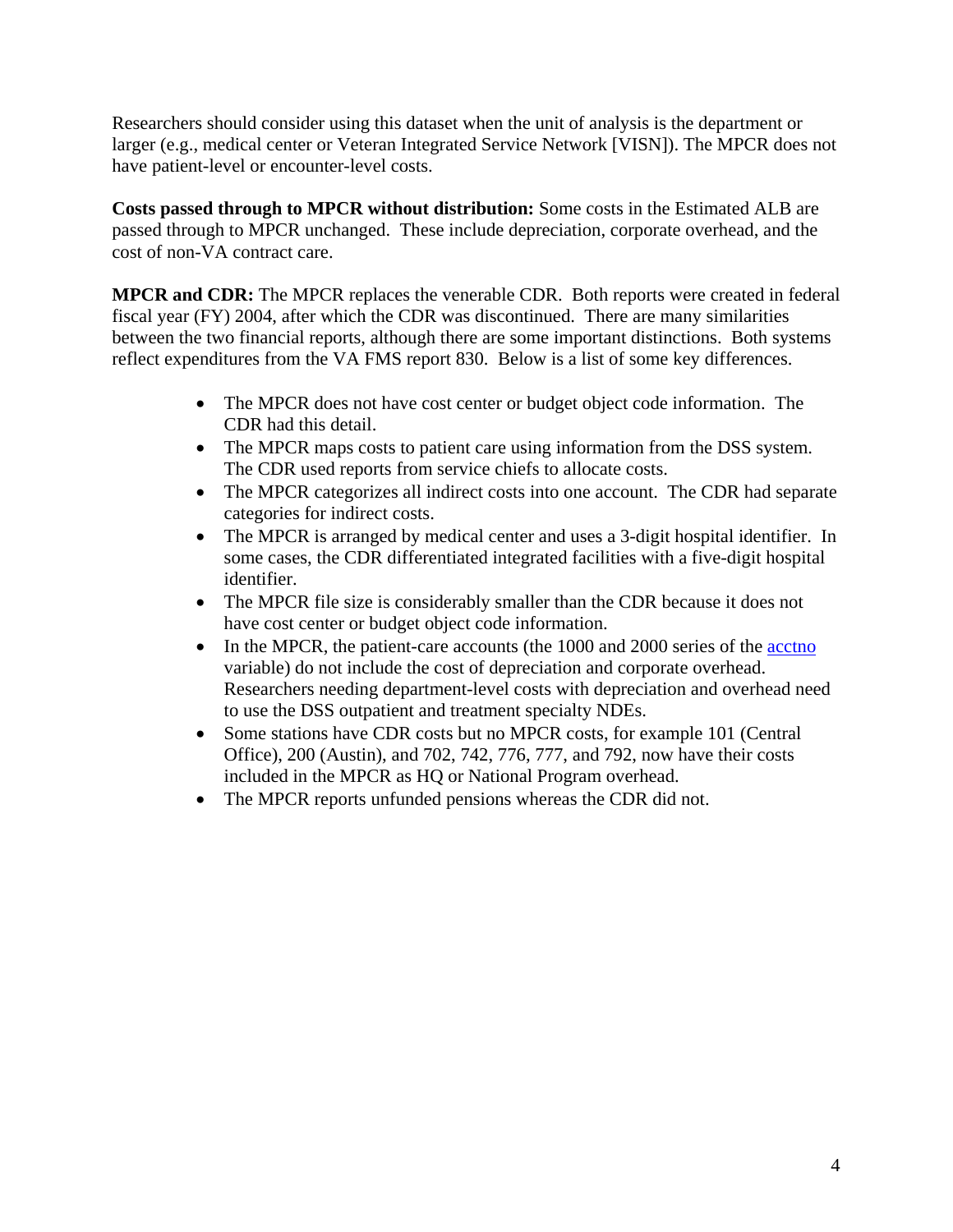### <span id="page-4-0"></span>**2. Accessing MPCR**

**Confidentiality**: Users of DSS data should sign a data privacy statement stating that they will not disclose information on the cost of VA products. Disclosure could affect VA's ability to negotiate prices.

**Access to MPCR through the KLF Menu**: Researchers can access MPCR data in three ways. The first involves the KLF menu (i.e,. VISN Services Support Center's web site), which is accessible using Microsoft Explorer (version 5 or higher). Figure 1 shows the layout of KLF menu as of June 9, 2004. MPCR access is located under the financial tab on the left side of the web page. Clicking on MPCR accesses a web interface for generating summary reports. These reports can be viewed on Explorer and transferred to Excel. Large requests cannot be viewed in Explorer and must be viewed in Excel.

The KFL menu generates reports by using SAS at Austin. Researchers with Austin permissions can also access the MPCR data with an additional functional task code.

| Cannot find server - Microsoft Internet Explorer                                                                                                                                                                                                                                                                                                                                                                                                    |                                                                                                                                                                                                                       |                                                                                                                                                                                                                                                                                                                                                                                                               | $\  \cdot \ $ a $\  \times$                  |
|-----------------------------------------------------------------------------------------------------------------------------------------------------------------------------------------------------------------------------------------------------------------------------------------------------------------------------------------------------------------------------------------------------------------------------------------------------|-----------------------------------------------------------------------------------------------------------------------------------------------------------------------------------------------------------------------|---------------------------------------------------------------------------------------------------------------------------------------------------------------------------------------------------------------------------------------------------------------------------------------------------------------------------------------------------------------------------------------------------------------|----------------------------------------------|
| Edit: View Favorites Tools Help<br>File                                                                                                                                                                                                                                                                                                                                                                                                             |                                                                                                                                                                                                                       |                                                                                                                                                                                                                                                                                                                                                                                                               |                                              |
| $\bigcirc$ $\bullet$ $\blacksquare$ $\bigcirc$ $\bigcirc$ $\bigcirc$ $\bigcirc$ Search $\bigcirc$ Favorites $\bigcirc$ $\bigcirc$ $\bigcirc$ $\bigcirc$ $\bigcirc$ $\blacksquare$ $\blacksquare$ $\blacksquare$<br>Back +                                                                                                                                                                                                                           |                                                                                                                                                                                                                       |                                                                                                                                                                                                                                                                                                                                                                                                               |                                              |
| Address                                                                                                                                                                                                                                                                                                                                                                                                                                             |                                                                                                                                                                                                                       |                                                                                                                                                                                                                                                                                                                                                                                                               | $\Rightarrow$ Go<br>Links >><br>$\checkmark$ |
| $J\nu$<br><b>UNITED STATES DEPARTMENT OF VETERANS AFFAIRS</b><br>VHA SUPPORT SERVICE CENTER (VSSC)<br><b>About VSSC</b><br><b>Mainframe</b><br><b>My Subscriptions</b><br><b>News</b>                                                                                                                                                                                                                                                               | <b>Successful Practices</b><br>Portals                                                                                                                                                                                | <b>Support</b>                                                                                                                                                                                                                                                                                                                                                                                                |                                              |
|                                                                                                                                                                                                                                                                                                                                                                                                                                                     |                                                                                                                                                                                                                       |                                                                                                                                                                                                                                                                                                                                                                                                               |                                              |
| PRODUCT NAVIGATION: CLICK LINKS TO DISPLAY BY SUBJECT                                                                                                                                                                                                                                                                                                                                                                                               |                                                                                                                                                                                                                       | Important<br><b>Announcements</b>                                                                                                                                                                                                                                                                                                                                                                             |                                              |
| ADVANCED CLINIC ACCESS<br>CAPITAL AND PLANNING<br>Capital Portal<br>Advanced Clinical<br><b>Access Portal</b><br>Planning Portal<br>Clinic Wait Times<br>Capital Databases<br>Primary Care Panel<br>Capital<br>Management (PCMM)<br>Projections, Business<br>Plans<br><b>PASOURCE MANAGEMENT</b><br>QUALITY AND PERFORMANCE<br>Performance Measure<br><b>ODSS Portal</b><br>Quality Management<br>Finance<br>Safety<br>Human Resources<br>Logistics | <b>CUSTOMER SATISFACTION</b><br>National Veterans<br>Service and Advocacy<br>Program Portal<br>Patient Advocate<br><b>SPECIAL POPULATIONS</b><br>Returning Service<br>Members Portal<br>■ OEF/OIF<br>Clinical Cohorts | 11/10/2005 Enhancements<br>have been made to the<br><b>Readmission Rates</b><br>Report more»<br>11/4/2005 SUD Report is<br>currently being<br>updated. more»<br>10/27/2005 FY05 data is<br>complete more»<br>10/25/2005 Final FY05 data<br>not expected until<br>Thursday morning more»<br>10/5/2005 The new<br>website is live, more»<br>9/19/2005 New Electronic<br><b>Bed Availability</b><br>Report more» |                                              |
| <b>WORKLOAD</b><br><b>SPECIAL PROJECTS</b>                                                                                                                                                                                                                                                                                                                                                                                                          | RELATED SITES                                                                                                                                                                                                         | all announcements»                                                                                                                                                                                                                                                                                                                                                                                            |                                              |
| <b>ODSS Portal</b><br>Surveys, Data<br>Collection, Other<br>VA National Bed<br>Projects<br>Control System<br>Bed Control<br>Workload                                                                                                                                                                                                                                                                                                                | DUSH 0 & M<br><b>ARC</b><br>u.<br>OOP<br>m.<br>PSSG<br>m.                                                                                                                                                             | <b>VSSC Links &amp; Highlights</b><br>Most Popular Reports<br>Submit a Help Desk<br>Request<br><b>Training Calendar</b><br>Current VSSC Newsletter                                                                                                                                                                                                                                                            |                                              |
|                                                                                                                                                                                                                                                                                                                                                                                                                                                     |                                                                                                                                                                                                                       | ProClarity Briefing Book<br>Library                                                                                                                                                                                                                                                                                                                                                                           |                                              |
| FEATURED ARTICLE: NEW WEBSITE AND NEW PRODUCT TYPES                                                                                                                                                                                                                                                                                                                                                                                                 |                                                                                                                                                                                                                       | ProClarity Enterprise                                                                                                                                                                                                                                                                                                                                                                                         |                                              |
| 画                                                                                                                                                                                                                                                                                                                                                                                                                                                   |                                                                                                                                                                                                                       |                                                                                                                                                                                                                                                                                                                                                                                                               | <b>D</b> Internet                            |

**Figure 1:** Accessing MPCR through KLF Menu (Source: VSSC's KLF menu, accessed December 5, 2005)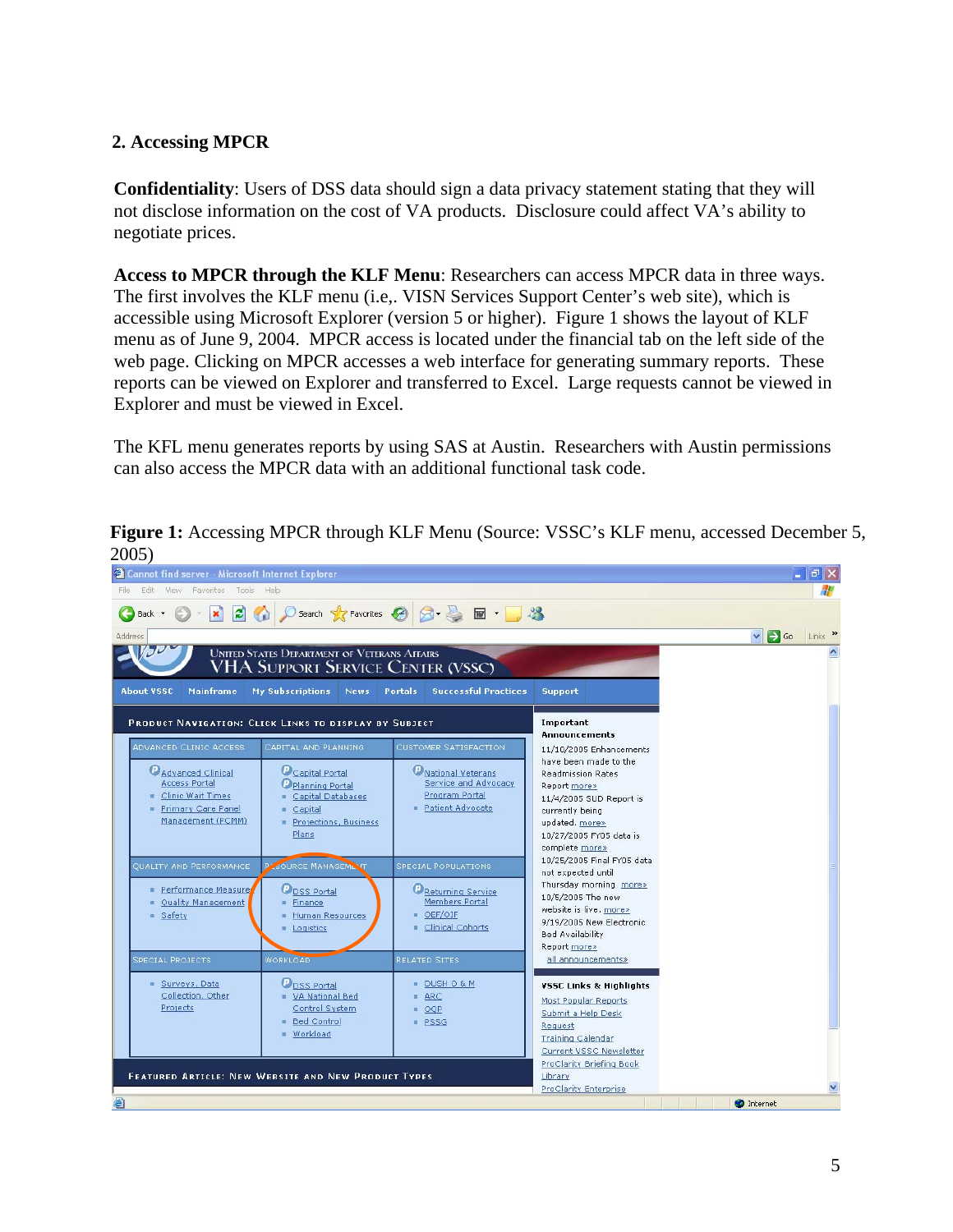<span id="page-5-0"></span>**Access to MPCR through Austin:** The second way to access the MPCR reports is through the Austin Automation Center. The data are stored in a flat text file that must be read into SAS. The location of the MPCR at Austin is as follows:

#### RMTPRD.SYS.PCR.DETAIL**.<MN3><CYPMO>**

Where <**MN3**> is the month abbreviation and <**CYPMO**> is the current year or the previous processing month (e.g., RMTPRD.SYS.PCR.DETAIL.OCT03)

The following SAS code can be copied and modified to read the MPCR into SAS.

```
DATA M1203; 
   INFILE IN1 MISSOVER; 
  INPUT @1 GROUP 2.
        @5 VISN 2. 
        @7 STA3N 3. 
        @12 ACCTNO 6. 
        @18 ACCTNAME $15. 
        @61 FTE PD5.2 
        @66 PSCOST PD8.2 
        @74 OTHCOST PD8.2 
             TOTCOST PD8.2
        @90 UNITAMT PD7.0 
        @97 UNITCOST PD5.2 
        @102 UNITDEPT PD5.2 
        ; 
  LABEL PSCOST = "PERSONNEL SERVICE COST" 
        OTHCOST = "OTHER COST" 
        TOTCOST = "TOTAL COST" 
        UNITAMT = "UNIT AMOUNT" 
        UNITCOST = "UNIT FACILITY COST" 
        UNITDEPT = "UNIT DEPARTMENT COST" 
       FTE = "FULL TIME EOUIV"
        STA3N = "STATION" 
        VISN = "VISN" 
        ACCTNO = "ACCOUNT NUMBER" 
        ACCTNAME = "ACCOUNT NAME" 
\mathcal{L}^{\text{max}}_{\text{max}}
```
**Access to MPCR via CDs:** The final source of MPCR data come from local chiefs of fiscal services. Each month, the prior month's MPCR reports are sent to the chiefs of the VA fiscal service on a CD-ROM.

**Access to the Official MPCR Handbook**: DSS staff wrote the Official MPCR Handbook. The Handbook can be found on the KLF Menu Intranet web site. Please contact HERC for the link. Alternatively, go to the KLF menu and then add one of the following addresses: /fm/MPCR\_Handbook.doc or /dss\_reports/vha\_program\_cost\_reports/mpcr.htm.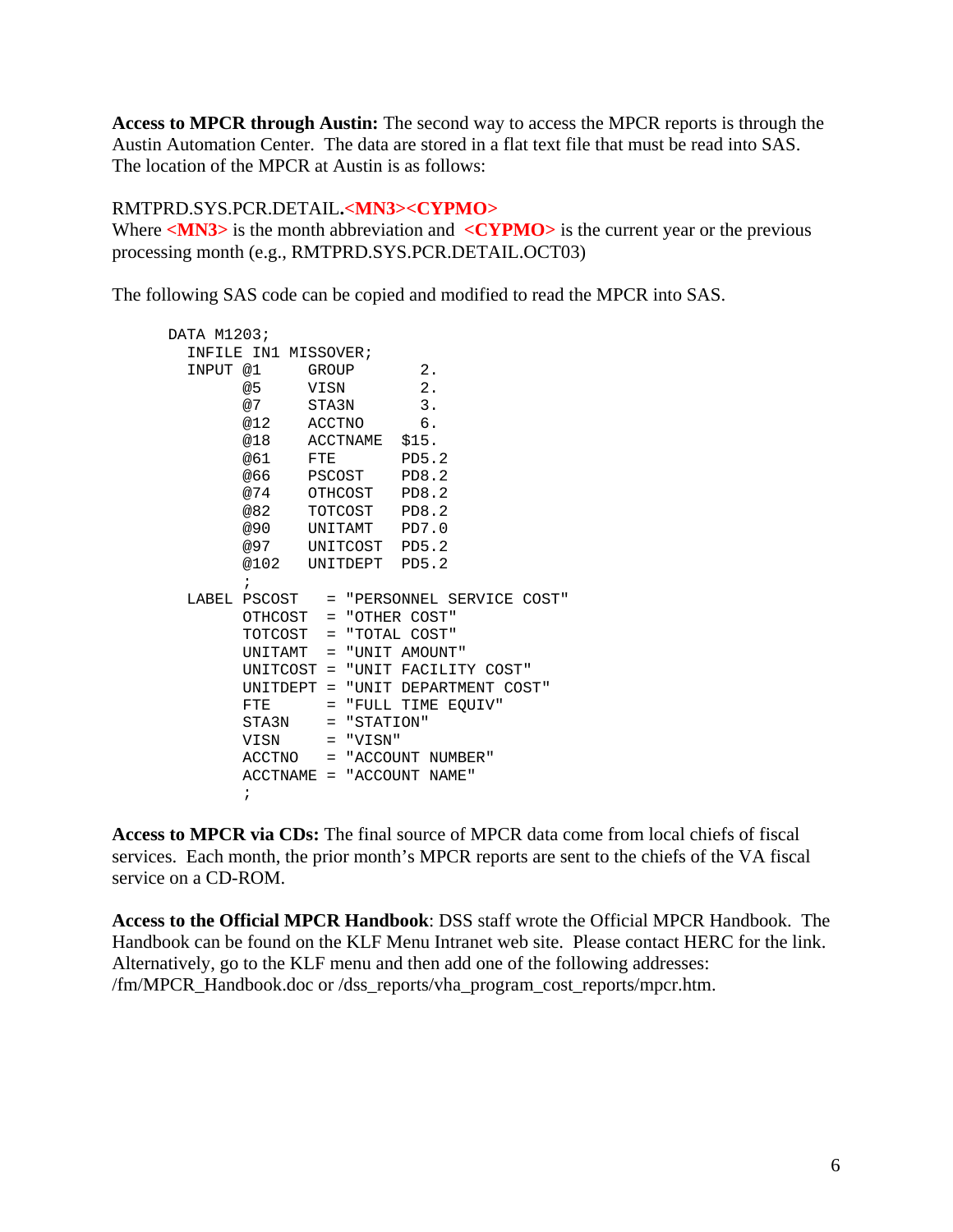### <span id="page-6-0"></span>**3. MPCR Variables**

The variables in the MPCR are similar to those in the CDR and they are briefly described below.

**Station Identifier**: The MPCR uses the three-digit station number, also known as STA3N, to identify the VAMC facility. This variable indicates the parent station (VA hospital) or the parent station of a branch to which the patient was admitted. [Appendix B](#page-12-0) lists the station codes and their names as of FY04.

**Facility Name**: This is the facility name associated with the station identifier STA3N.

**VISN Number**: These are 21 mutually exclusive geographic areas known as VISNs.

- 1. VA New England Health Care Network
- 2. VA Health Care Network Upstate NY
- 3. VA NY/NJ Veterans Health Care Network
- 4. VA Stars and Stripes Health Care Network
- 5. VA Capital Health Care Network
- 6. VA Mid-Atlantic Health Care Network
- 7. The Atlanta Network
- 8. VA Sunshine Health Care Network
- 9. VA Mid South Health Care Network
- 10. VA Health Care System of Ohio
- 11. Veterans in Partnership
- 12. The Great Lakes Health Care System
- *13. (merged with 14 to form VISN 23)*
- *14. (merged with 13 to form VISN 23)*
- 15. VA Heartland Network
- 16. South Central VA Health Care Network
- 17. VA Heart of Texas Health Care Network
- 18. VA Southwest Health Care Network
- 19. Rocky Mountain Network
- 20. Northwest Health Network
- 21. VA Sierra Pacific Network
- 22. VA Desert Pacific Healthcare Network
- 23. VA Midwest Health Care Network

**Account number**:The account code is a four-digit number with two numbers to the right of the decimal point (i.e., 1234.xx). It combines two pieces of information: (1) major cost category, and (2) distribution account. Digit 1 represents the major cost category. The decimal suffix identifies whether the cost category is direct or indirect. Table 1 below shows the major cost categories. The official MPCR Handbook lists the distribution accounts, their sub-accounts, and a definition. [Appendix C](#page-15-0) shows the accounts numbers and names for FY04.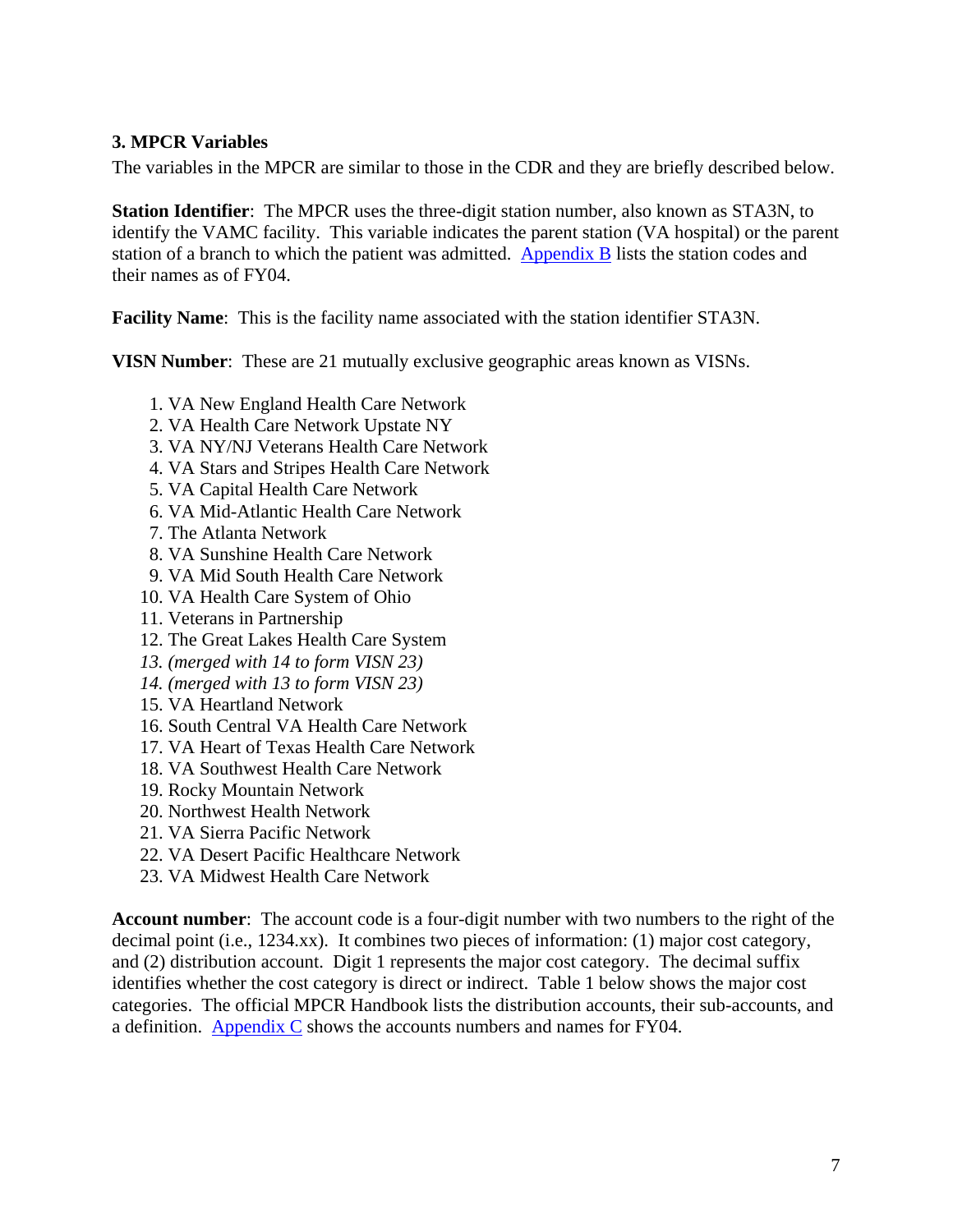| Tuble 1. Maijor Cobe Categories   |                       |
|-----------------------------------|-----------------------|
| Category                          | <b>Account Series</b> |
| Inpatient $- VA$                  | 1000                  |
| Outpatient – VA                   | 2000                  |
| Inpatient – Non – $VA$            | 3000                  |
| Outpatient – Non – VA             | 4000                  |
| Off-Facility Programs – VA        | 5000                  |
| Miscellaneous Benefits & Services | 6000                  |
| Corporate Cost and Depreciation   | 7000                  |
| Services Furnished Other Than VHA | 8000                  |
| <b>Account Suffix Codes</b>       |                       |
| Direct Care                       | .00                   |
| <b>Indirect Care</b>              | 30                    |
|                                   |                       |

**Table 1: Major Cost Categories** 

**Account Name**: This is an alphanumeric variable with the name of the account, as defined by the account number. See [Appendix C](#page-15-0) for more details.

**Units**:The measurable workload reported for each individual MPCR account; e.g., patient days, outpatient visits, prescriptions filled is contained in the Official MPCR handbook Appendix D.

**Unit Facility Cost**:Total cost divided by total reported workload (units) for each MPCR account at the facility.

**Unit Dept National Cost**:Total cost divided by total reported workload (units) for each MPCR account or bed section at the national level.

**Personnel Service Cost**: Expenditures paid to employees as wages plus cost of fringe benefits. The MPCR assumes that personnel costs are a constant fraction of all direct costs, with the exception of pharmacy and prosthetics. Since supplies make up a large fraction of the cost of pharmacy and prosthetics, MPCR prepares a separate calculation of the fraction of their costs that are for personnel. Personnel can be distinguished from other costs in these areas because the Estimated ALB has cost centers for pharmacy (cost center 224), prosthetic laboratory (cost center 272), and orthotics (cost center 273). It is not possible to separately distinguish personnel costs associated with other activities because they are not distinguished by their own cost center (e.g., there is no cost center for inpatient care or outpatient care).

The percentage of pharmacy and prosthetics costs spent on personnel is used to find the personnel costs of outpatient pharmacy (MPCR account 2613) and outpatient prosthetics (account 2614), respectively.

**All Other Cost**: Expenditures reflected in the FMS cost accounting system (2000 series and Non-Capitalized 3000 series budget object codes (BOCs)) for supplies consumed and services utilized.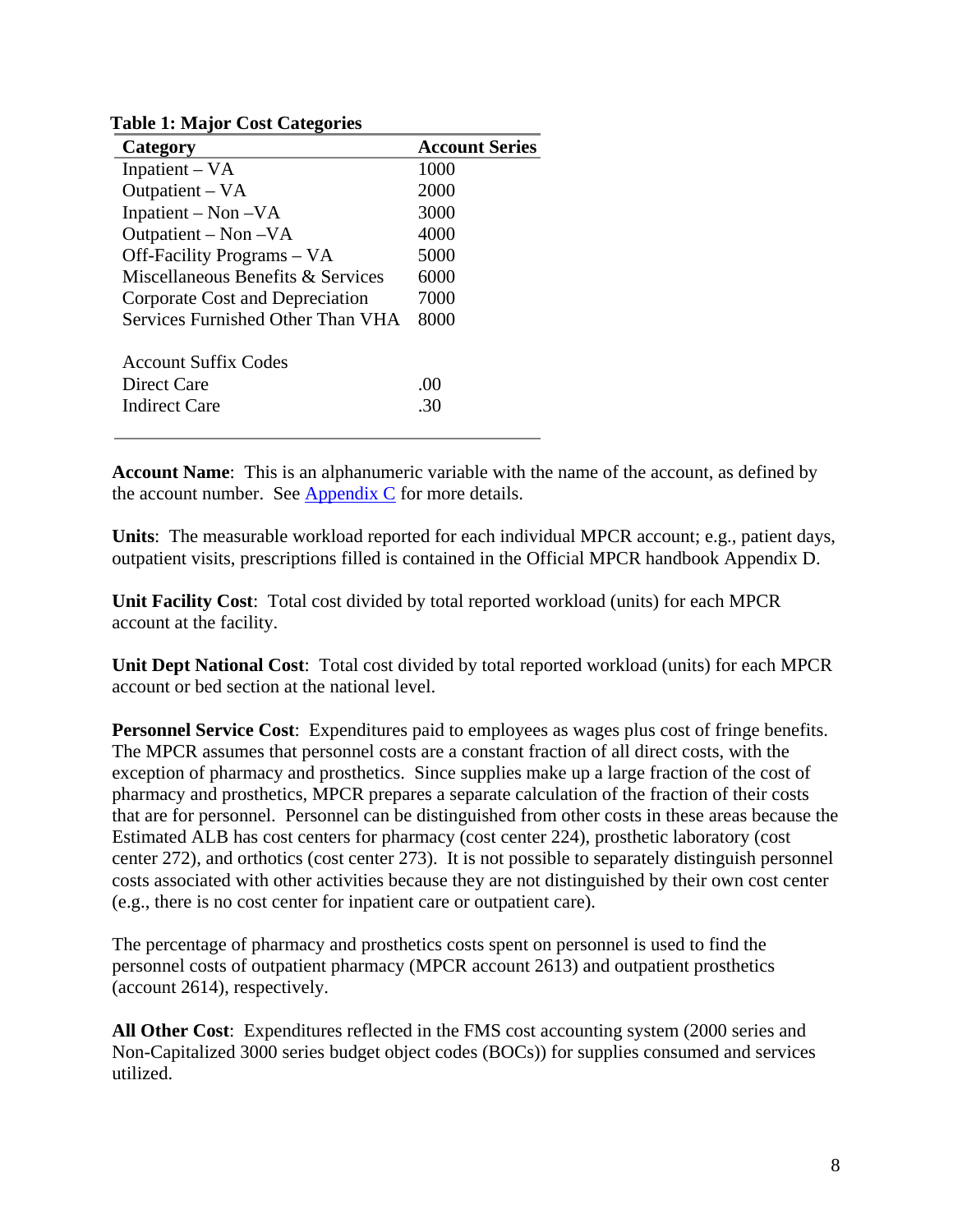**Total Cost**: Total cost is the sum of personnel service cost and all other costs.

**Full Time Employee Equivalent (FTEE)**: FTEs are estimated by dividing total hours from FMS by the number of paid hours expected of a full-time employee in that month. The expected number of hours is calculated based on the number of workdays, excluding holidays. This assumes a 5-day work week. Because the number of hours varies across months, the FTEs fluctuate too.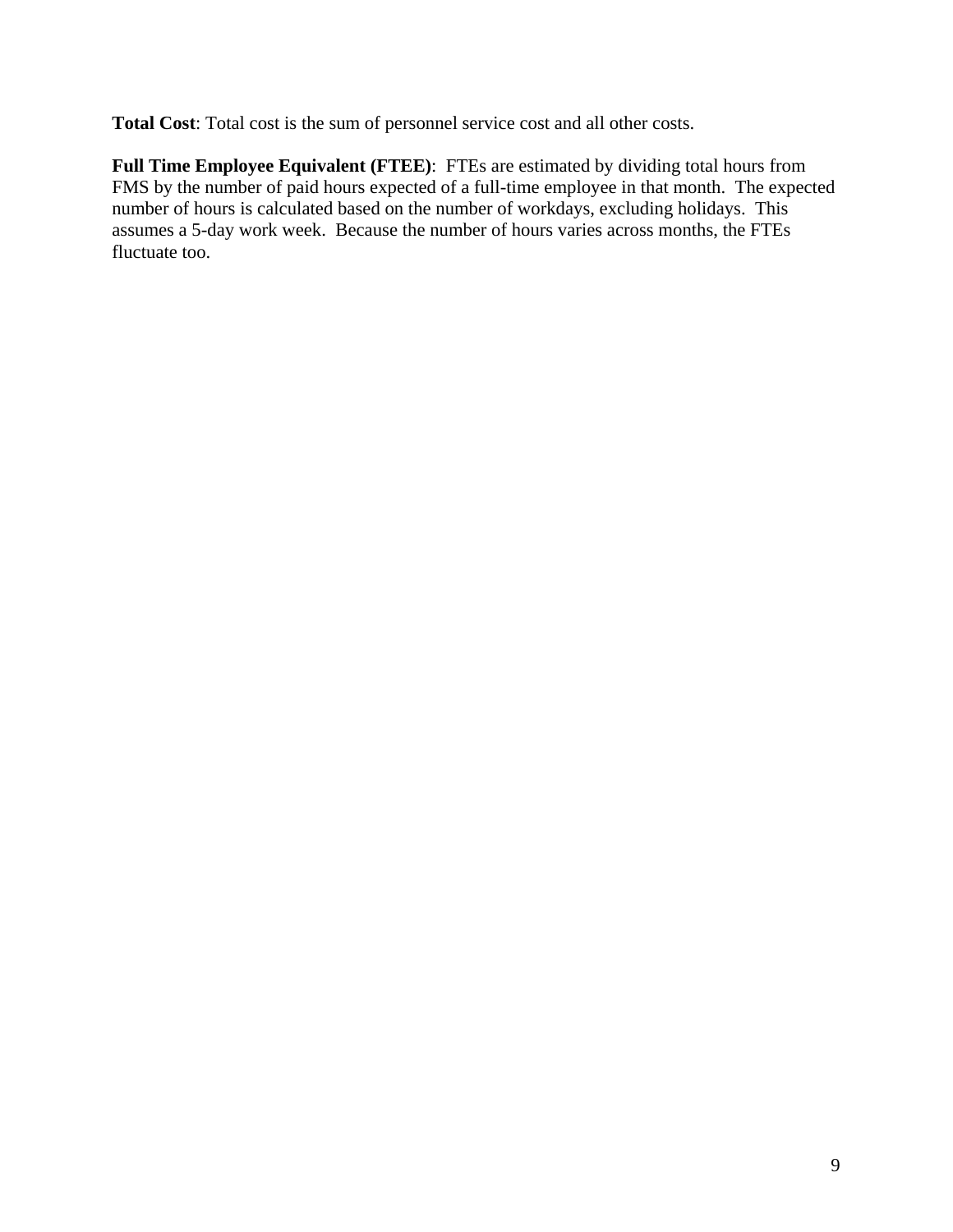### <span id="page-9-0"></span>**4. MPCR Costs**

The cost data in the MPCR comes from the VA general ledger (FMS). The DSS Account Level Budgeter processes the FMS data and creates an Estimated ALB. Data in the Estimated ALB are arranged by service related cost centers.

The next step in the creation of the MPCR is to distribute the Estimated ALB costs to patient care services. Not all costs get assigned to patient care. Some costs bypass this process; they are called non-patient care costs. These include depreciation, corporate overhead and the cost of Non-VA contract care.

**Note on Non-Patient Care Costs**  Depreciation, corporate overhead and the cost of contract care are part of the Estimated ALB, but they are not assigned to patient care. They are "passed through" to the MPCR unchanged.

The estimated ALB data are totaled for direct patient care (account codes with a .00 suffix; Table 1), and indirect costs (account codes with a .30 suffix). These

costs are then grouped and distributed to MPCR cost accounts based on DSS/NDE data. Under each MPCR account, the costs are summarized into Personnel Cost and All Other Cost; Total Cost is the sum of these two cost components. The Official MPCR handbook from DSS shows the MPCR accounts and the corresponding source and source detail from DSS/NDE activity. MPCR Workload

#### **Comparing MPCR and CDR**

**Differences in activity accounts:** There are a few accounts that were in the CDR that are not in the MPCR. These include inpatient dialysis (1118), operating room (1212), and open-heart operating room (1213). The MPCR requires a treating specialty or clinic stop in the NDE files in order to distribute costs to the MPCR account numbers. The MPCR includes the cost of unfunded pensions, which were not included in the CDR.

**Differences by Station:** Facilities that are integrated, with different campuses using the same 3digit facility code, are sometimes distinguished in the CDR. These facilities have different 5 digit codes. Such facilities will not be distinguished in MPCR. DSS does not distinguish facilities that use the same 3-digit facility identifier.

For example, in New York State, Canandaigua, Bath, Syracuse, Albany, Buffalo and Batavia all have the same 3-digit station number (528). Some continue to be distinguished in the CDR by the 5-digit station number. A number of medical centers have been assigned the same station number (636) in the Midwest: Omaha, Lincoln, Grand Island, Iowa City, Des Moines, and Knoxville Iowa. Lincoln and Grand Island can be distinguished from the other medical centers in the CDR using the 5-digit station number. VISN 15 uses 657 for stations that can be distinguished in the CDR with 5 digit identifiers Poplar Bluff (657A4) and Marion (657A5). VISN 15 uses 589 for Kansas City, as well as Columbia Missouri (589A4), Wichita (589A7), and Eastern Kansas (Topeka and Leavenworth which have been integrated). In FY06 and beyond these, VISN integrations will have five digit station codes.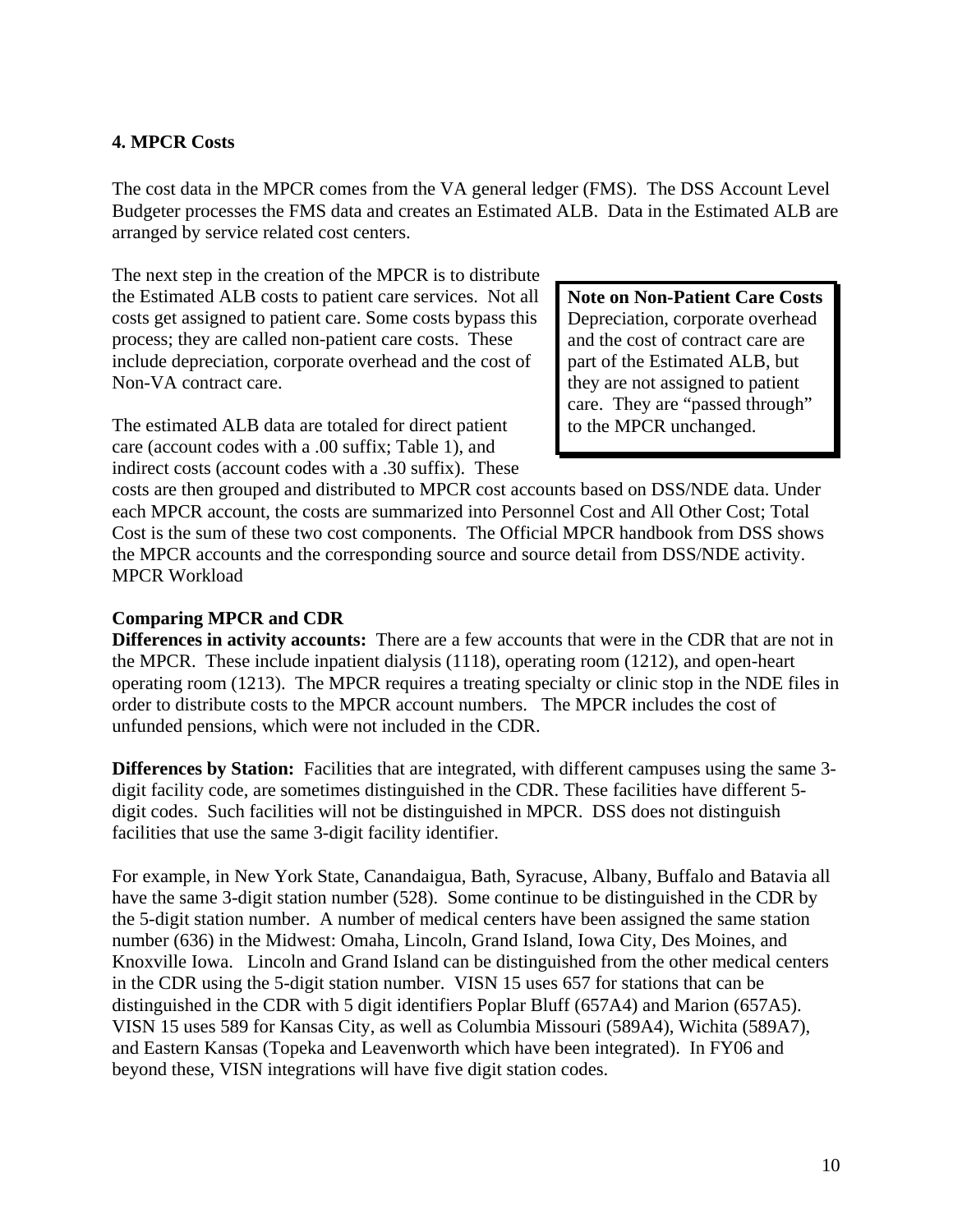### <span id="page-10-0"></span>**5. Summary**

The MPCR was developed to replace the CDR. Like the CDR, MPCR reports costs from FMS. The distribution of costs into MPCR accounts is based on the DSS encounter-level NDEs (i.e., treatment specialty and outpatient file). Some cost activities that were in the CDR are not reported in the MPCR. Others get aggregated into separate accounts, such as depreciation, overhead, and National Programs. Workload data are acquired through linkages to other VA data systems.

MPCR is prepared monthly. MPCR is cumulative for the fiscal year to date. Each month's MPCR report has new expenditure and workload data such that data for prior months can be restated. The MPCR has cost data not easily available in other dataset. The grid below briefly summarizes the similarities and differences between the MPCR and the CDR.

| <b>MPCR</b>                                   | <b>CDR</b>                                   |
|-----------------------------------------------|----------------------------------------------|
| Implemented FY04 to present                   | Ceased production in FY04                    |
| (replaces CDR)                                |                                              |
| FMS expenditures are distributed based on     | FMS expenditures are distributed using data  |
| DSS estimates.                                | from service chiefs.                         |
| Uses FMS definition of direct/indirect cost.  | Assigns indirect costs to groups of          |
| Assigns indirect costs to each activity       | activities.                                  |
| account.                                      |                                              |
| Cannot separately identify research and       | Has separate indirect cost for research,     |
| educational expenses.                         | education, administration, engineering, etc. |
| Cannot distinguish integrated facilities that | Has a 5-digit station number to identify the |
| use the same 3-digit station number           | different campuses of a VA Health Care       |
| (STA3N). Example: New York State,             | System.                                      |
| Canandaigua, Bath, Syracuse, Albany,          |                                              |
| Buffalo, and Batavia have station code 528    |                                              |
| prior to FY06.                                |                                              |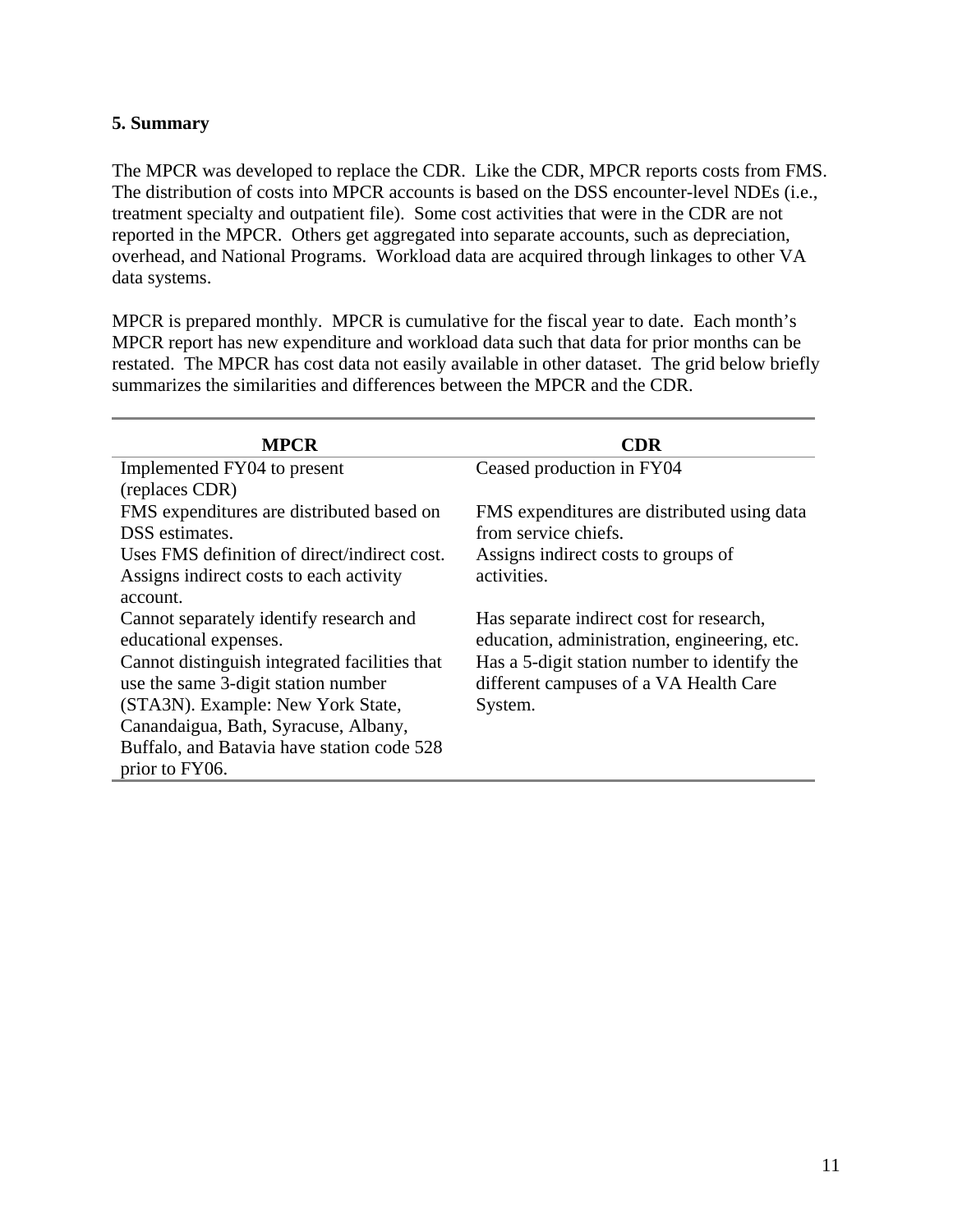# <span id="page-11-0"></span>**Appendix A: Abbreviations**

|             | <b>Acronym Definition</b>              | <b>Details</b>                                                                                                                                                                                                                                                                                                               |
|-------------|----------------------------------------|------------------------------------------------------------------------------------------------------------------------------------------------------------------------------------------------------------------------------------------------------------------------------------------------------------------------------|
| <b>ALB</b>  | <b>Account Level Budgeter</b>          | Contains expense and budget information. The<br>module is organized by cost centers and accounts that<br>relates easily to traditional VA expense information<br>sources.                                                                                                                                                    |
| AAC         | <b>Austin Automation Center</b>        | The Austin Automation Center is a Federal data<br>center. Most VA data are housed at AAC, including<br>the National Patient Care Database (NPCD) and<br>Decision Support System (DSS) National Data<br>Extracts.                                                                                                             |
| <b>CDR</b>  | <b>Cost Distribution Report</b>        | The CDR contains estimates of the costs expended by<br>each patient care department in a VA medical center.<br>Costs are distributed into Cost Distribution Accounts                                                                                                                                                         |
| <b>DSS</b>  | <b>Decision Support System</b>         | The VHA Decision Support System (DSS) is an<br>automated management information system that<br>tracks health care utilization and cost.                                                                                                                                                                                      |
| <b>FMS</b>  | <b>Financial Management System</b>     | FMS provides the general ledger for VA. Its purpose<br>is to track obligations and costs by facility and time<br>period (month, quarter and fiscal year). Cost centers<br>and subaccounts (budget object codes) are used to<br>organize the data by purpose, such as labor costs,<br>medical supplies, and overhead.         |
| FY          | Federal Fiscal Year                    | The federal fiscal year runs from October 1 <sup>st</sup> to<br>September 30 <sup>th</sup> and is named for year in which it<br>ends.                                                                                                                                                                                        |
| <b>MPCR</b> | Monthly Program Cost Report            | A financial report created by DSS to list expenditures.                                                                                                                                                                                                                                                                      |
| <b>NDEs</b> | <b>National Data Extracts</b>          | The NDEs are datasets generated from the VA<br>Decision Support System (DSS). Extracts containing<br>inpatient and outpatient services are currently<br>available. Pharmacy, radiology and laboratory test<br>extracts are available.                                                                                        |
| VА          | of Veterans Affairs                    | VHA and Veterans Health Administration in the Department VA has three main functions: to assist veterans with<br>burial costs, to provide eligible veterans with medical<br>care, and to provide eligible veterans with<br>compensation/pension services. Among health<br>researchers, VA is often used interchangeably with |
| <b>VISN</b> | Veterans Integrated Service Network    | VHA.<br>The VA medical system is organized into 22<br>geographic networks known as VISNs. Each VISN<br>contains two or more VA health care systems as well                                                                                                                                                                   |
| <b>VERA</b> | Veterans Equitable Resource Allocation | as outpatient clinics.<br>The method by which VA distributes money from<br>Central Office to VISNs or Networks.                                                                                                                                                                                                              |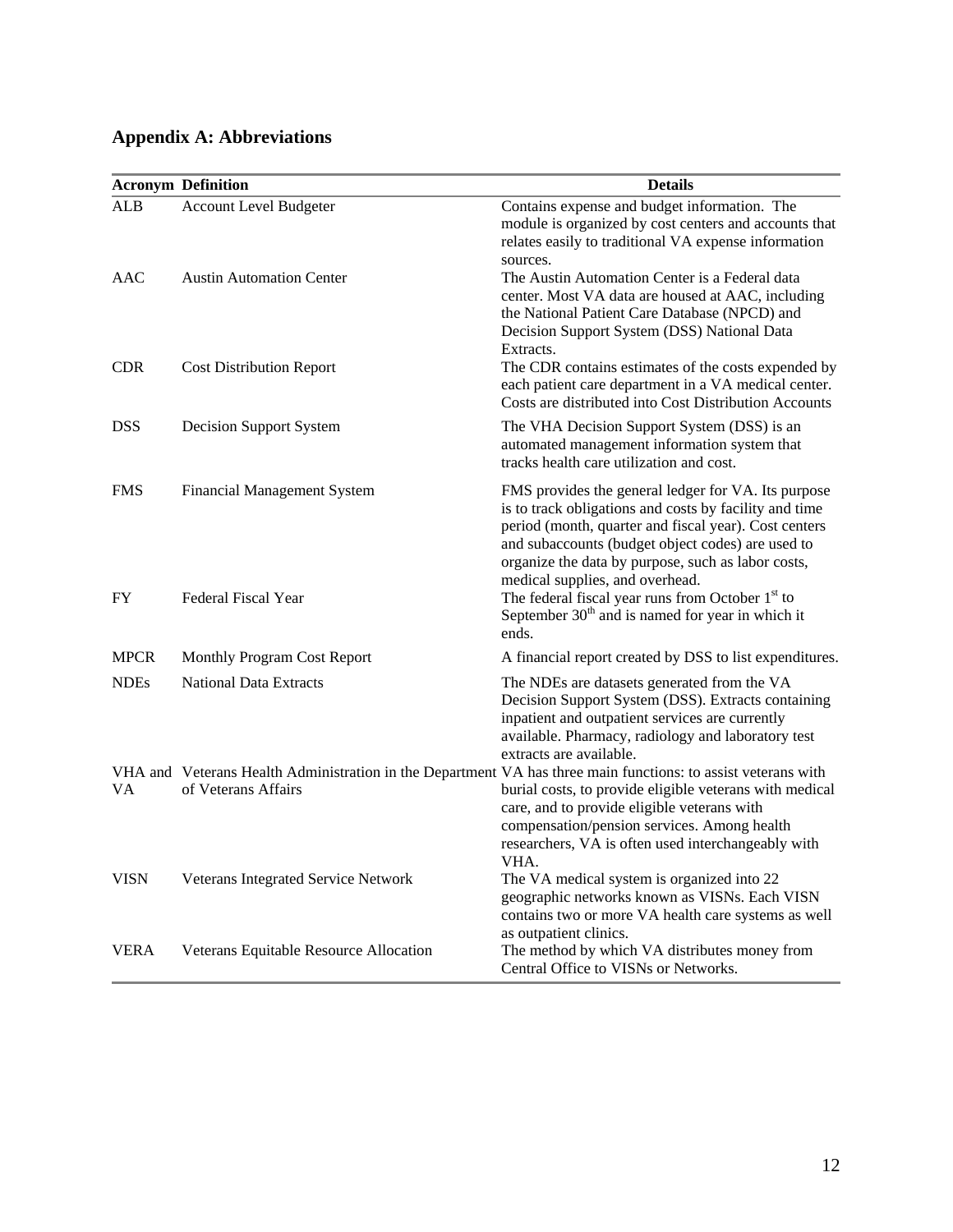| <b>Station Number</b><br>(STA3N) | <b>Station Name</b>           |
|----------------------------------|-------------------------------|
| 402                              | <b>TOGUS</b>                  |
| 405                              | WHITE RIVER JCT               |
| 436                              | <b>FORT HARRISON</b>          |
| 437                              | FARGO                         |
| 438                              | <b>SIOUX FALLS</b>            |
| 442                              | <b>CHEYENNE</b>               |
| 452                              | VAMC WICHITA KS<102001        |
| 459                              | <b>HONOLULU</b>               |
| 460                              | <b>WILMINGTON</b>             |
| 501                              | <b>NEW MEXICO HCS</b>         |
| 502                              | <b>ALEXANDRIA</b>             |
| 503                              | <b>JAMES E VAN ZANDT VAMC</b> |
| 504                              | <b>AMARILLO HCS</b>           |
| 506                              | <b>ANN ARBOR HCS</b>          |
| 508                              | <b>ATLANTA</b>                |
| 509                              | <b>AUGUSTA</b>                |
| 512                              | <b>BALTIMORE</b>              |
| 515                              | <b>BATTLE CREEK</b>           |
| 516                              | <b>BAY PINES</b>              |
| 517                              | <b>BECKLEY</b>                |
| 518                              | <b>BEDFORD</b>                |
| 519                              | <b>WEST TEXAS HCS</b>         |
| 520                              | <b>GULF COAST HCS</b>         |
| 521                              | <b>BIRMINGHAM</b>             |
| 523                              | <b>BOSTON</b>                 |
| 526                              | <b>BRONX</b>                  |
| 528                              | <b>UPSTATE N.Y. HCS</b>       |
| 529                              | <b>BUTLER</b>                 |
| 531                              | <b>BOISE</b>                  |
| 534                              | <b>CHARLESTON</b>             |
| 537                              | VA CHICAGO HCS                |
| 538                              | <b>CHILLICOTHE</b>            |
| 539                              | <b>CINCINNATI</b>             |
| 540                              | <b>CLARKSBURG</b>             |
| 541                              | <b>CLEVELAND-WADE PARK</b>    |
| 542                              | <b>COATESVILLE</b>            |
| 544                              | <b>COLUMBIA SC</b>            |
| 546                              | <b>MIAMI</b>                  |
| 548                              | <b>W PALM BEACH</b>           |
| 549                              | <b>DALLAS</b>                 |
| 550                              | ILLIANA HCS DANVILLE IL       |

# <span id="page-12-0"></span>**Appendix B: Station Identifiers (STA3N)**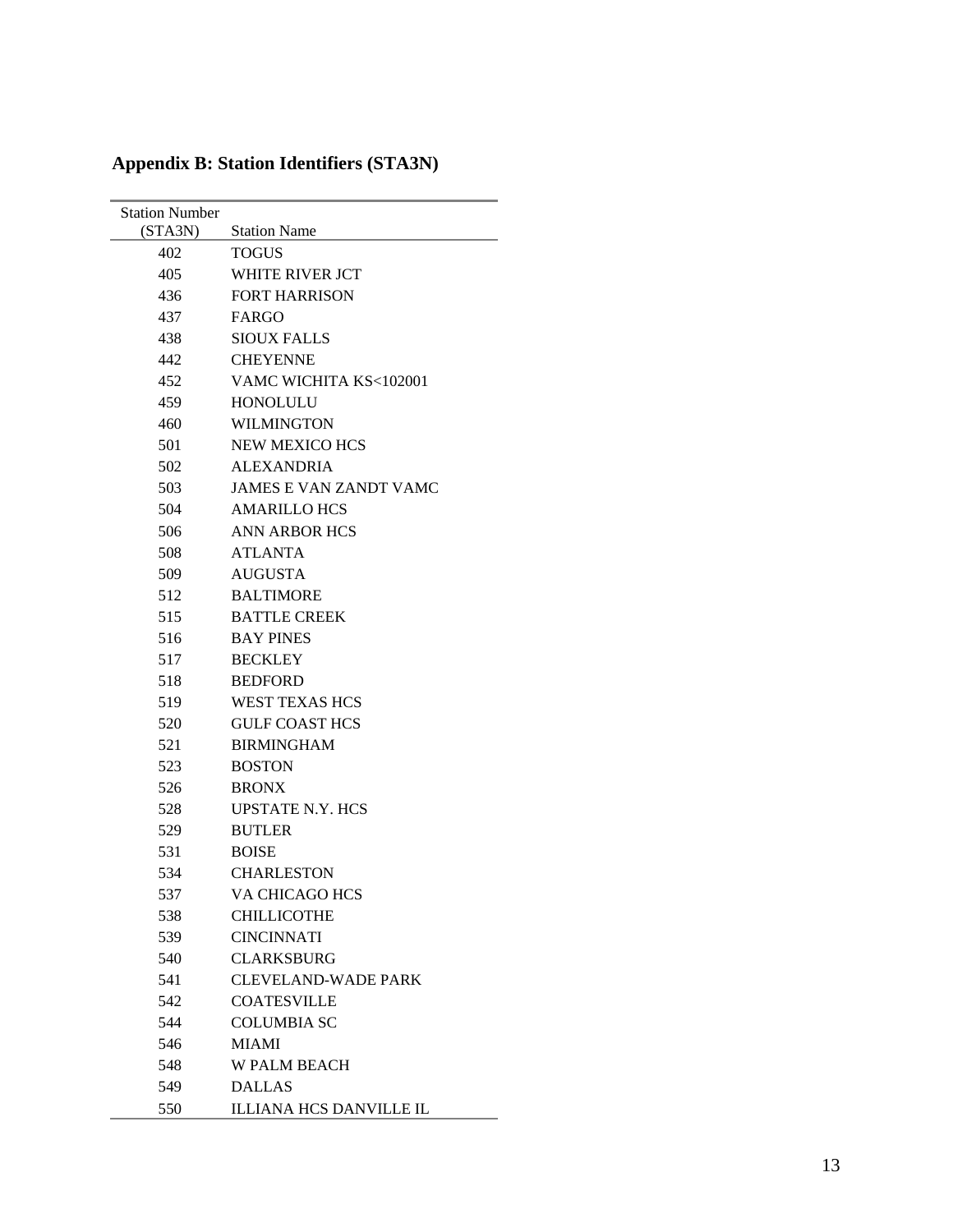| 552 | <b>DAYTON</b>                 |
|-----|-------------------------------|
| 553 | <b>DETROIT VAMC</b>           |
| 554 | <b>DENVER</b>                 |
| 556 | NORTH CHICAGO                 |
| 557 | <b>DUBLIN</b>                 |
| 558 | <b>DURHAM</b>                 |
| 561 | <b>EAST ORANGE</b>            |
| 562 | <b>ERIE</b>                   |
| 564 | <b>FAYETTEVILLE AR</b>        |
| 565 | <b>FAYETTEVILLE NC</b>        |
| 568 | <b>FORT MEADE</b>             |
| 570 | <b>CENTRAL CALIFORNIA HCS</b> |
| 573 | N FL/S GA HCS                 |
| 575 | <b>GRAND JUNCTION</b>         |
| 578 | <b>HINES</b>                  |
| 580 | <b>HOUSTON</b>                |
| 581 | <b>HUNTINGTON</b>             |
| 583 | <b>INDIANAPOLIS-10TH ST</b>   |
| 585 | <b>IRON MOUNTAIN</b>          |
| 586 | <b>JACKSON</b>                |
| 589 | VAMC HEARTLAND-W KANSAS MO    |
| 590 | <b>HAMPTON</b>                |
| 593 | <b>LAS VEGAS</b>              |
| 595 | <b>LEBANON</b>                |
| 596 | <b>LEXINGTON-LEESTOWN</b>     |
| 598 | <b>LITTLE ROCK</b>            |
| 600 | VA LONG BEACH HCS CA          |
| 603 | <b>LOUISVILLE</b>             |
| 605 | <b>LOMA LINDA</b>             |
| 607 | <b>MADISON</b>                |
| 608 | <b>MANCHESTER</b>             |
| 610 | NORTHERN INDIANA HCS          |
| 612 | NCHC MARTINEZ                 |
| 613 | <b>MARTINSBURG</b>            |
| 614 | <b>MEMPHIS</b>                |
| 618 | <b>MINNEAPOLIS</b>            |
| 619 | <b>MONTGOMERY</b>             |
| 620 | MONTROSE VA HUDSON HCS NY     |
| 621 | <b>MOUNTAIN HOME</b>          |
| 623 | <b>MUSKOGEE</b>               |
| 626 | VA MID TENN HCS NASH TN       |
| 629 | <b>NEW ORLEANS</b>            |
| 630 | N.Y. HARBOR HCS               |
| 631 | <b>NORTHAMPTON</b>            |
| 632 | <b>NORTHPORT</b>              |
| 635 | <b>OKLAHOMA CITY</b>          |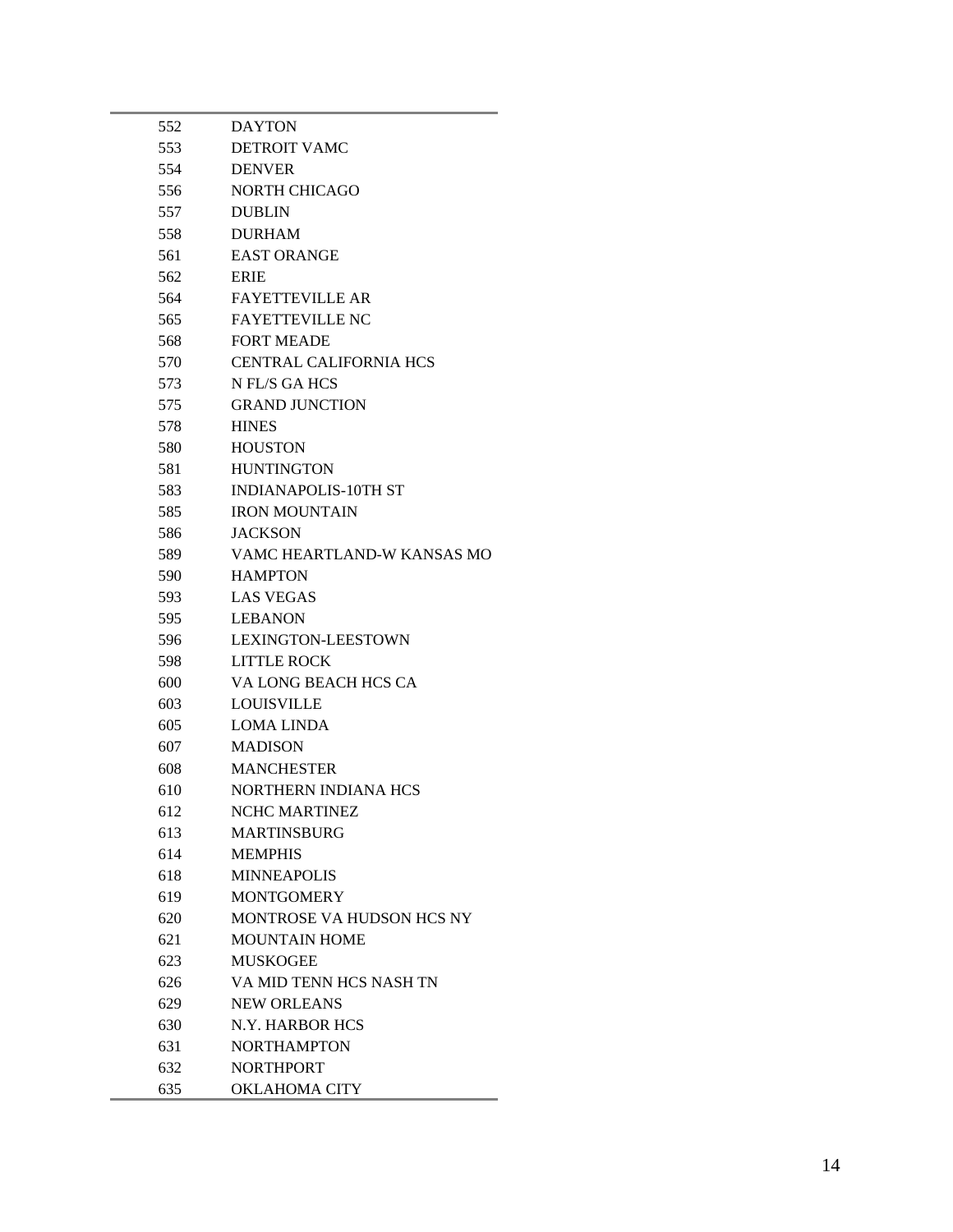| 636 | VA NEB-WESTERN IA HCS       |
|-----|-----------------------------|
| 637 | <b>ASHEVILLE-OTEEN</b>      |
| 640 | PALO ALTO HCS               |
| 642 | PHILADELPHIA                |
| 644 | <b>PHOENIX</b>              |
| 646 | PITTSBURGH-UNIV DR          |
| 648 | <b>PORTLAND</b>             |
| 649 | <b>NORTHERN ARIZONA HCS</b> |
| 650 | <b>PROVIDENCE</b>           |
| 652 | <b>RICHMOND</b>             |
| 653 | VA ROSEBURG HCS             |
| 654 | <b>SIERRA NEVADA HCS</b>    |
| 655 | <b>SAGINAW</b>              |
| 656 | <b>ST CLOUD</b>             |
| 657 | VA HEARTLAND-E VH MO        |
| 658 | <b>SALEM</b>                |
| 659 | <b>SALISBURY</b>            |
| 660 | SALT LAKE CITY HTHCARE      |
| 662 | <b>SAN FRANCISCO</b>        |
| 663 | <b>PUGET SOUND HCS</b>      |
| 664 | VA SAN DIEGO HCS            |
| 666 | <b>SHERIDAN</b>             |
| 667 | <b>SHREVEPORT</b>           |
| 668 | <b>SPOKANE</b>              |
| 671 | <b>SAN ANTONIO</b>          |
| 672 | <b>SAN JUAN PR</b>          |
| 673 | <b>TAMPA</b>                |
| 674 | VA CENTRAL TEXAS HCS        |
| 676 | <b>TOMAH</b>                |
| 678 | <b>SOUTHERN ARIZONA HCS</b> |
| 679 | <b>TUSCALOOSA</b>           |
| 687 | <b>WALLA WALLA</b>          |
| 688 | <b>WASHINGTON</b>           |
| 689 | <b>WEST HAVEN</b>           |
| 691 | <b>GREATER LA HCS</b>       |
| 693 | <b>WILKES BARRE</b>         |
| 695 | <b>MILWAUKEE</b>            |

Source: VIREC accessed 6/9/2004, based on the FY02 Medical SAS Datasets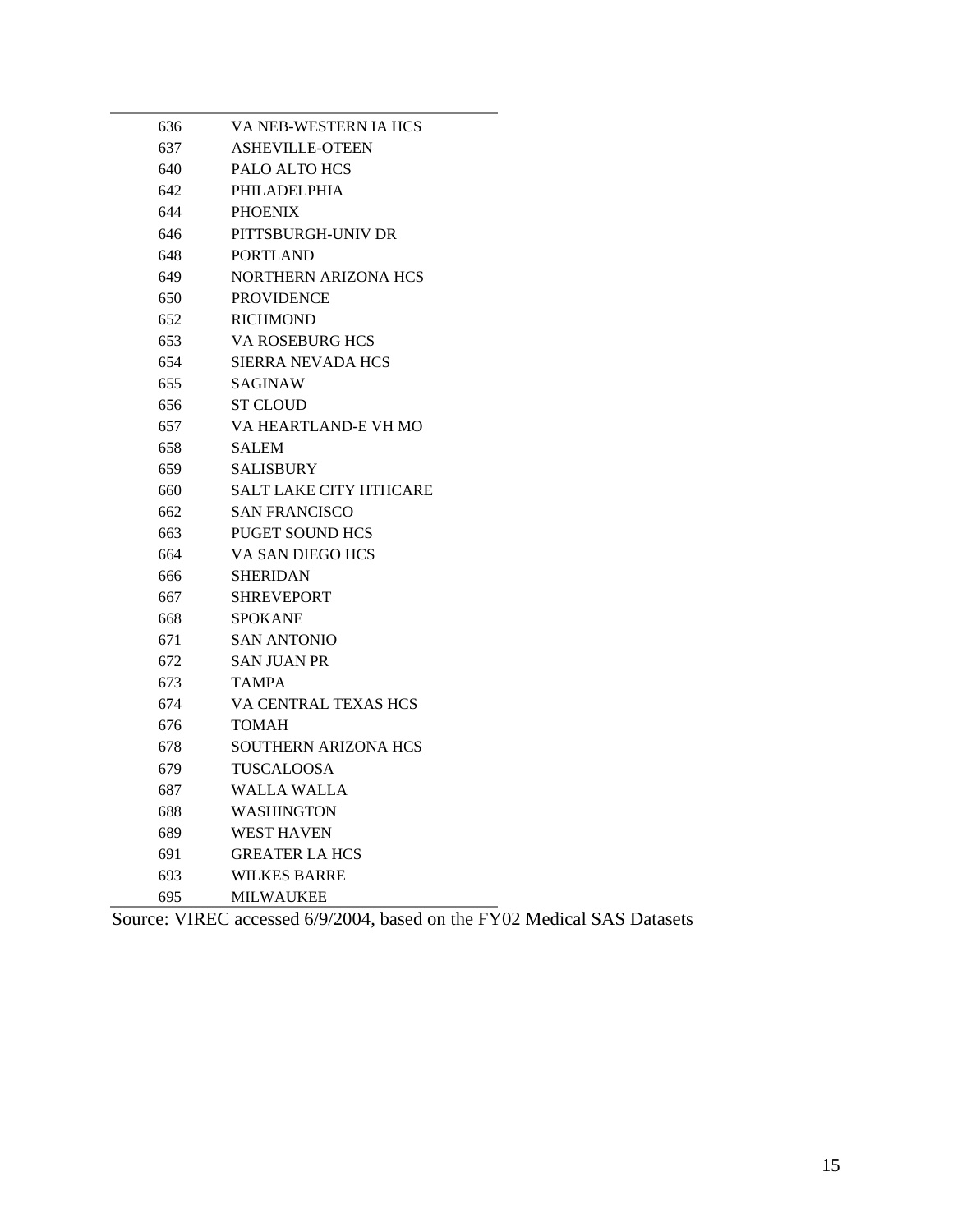# <span id="page-15-0"></span>**Appendix C: Account Number and Name**

J.

÷.

|      | <b>ACCTNO ACCTNAME</b> |
|------|------------------------|
| 1110 | <b>GENERAL MEDICIN</b> |
| 1111 | <b>NEUROLOGY</b>       |
| 1113 | <b>REHABILITATION</b>  |
| 1114 | <b>EPILEPSY CENTER</b> |
| 1115 | <b>BLIND REHAB</b>     |
| 1116 | SPINAL CORD INJ        |
| 1117 | <b>MED INT CARE UN</b> |
| 1120 | <b>GEM UNIT - MED</b>  |
| 1210 | <b>SURGICAL WARD C</b> |
| 1211 | <b>SURG INTENSIVE</b>  |
| 1310 | PSYCHIATRIC WD         |
| 1311 | <b>GEN INTERMEDIAT</b> |
| 1312 | <b>S/A INTERMED CA</b> |
| 1313 | <b>S/A TREAT PROG</b>  |
| 1314 | <b>SPEC INPAT PTSD</b> |
| 1315 | <b>EVAL/BRIEF TRMT</b> |
| 1316 | STAR I, II & II        |
| 1317 | S/A STAR I, II         |
| 1320 | <b>GEM UNIT - PSYC</b> |
| 1410 | <b>VA NURSING HOME</b> |
| 1415 | <b>INTER MED FOR L</b> |
| 1420 | <b>GEM UNIT - NH B</b> |
| 1425 | <b>HOSPICE</b>         |
| 1510 | <b>DOMICILIARY BED</b> |
| 1511 | <b>DOM SUBSTANCE A</b> |
| 1512 | PTSD RESID REHA        |
| 1513 | <b>HOMELESS DOMICI</b> |
| 1610 | <b>INTERMEDIATE CA</b> |
| 1620 | <b>GEM UNIT - INT</b>  |
| 1711 | <b>PRRTP</b>           |
| 1712 | <b>PRRP</b>            |
| 1713 | <b>SARRTP</b>          |
| 1714 | <b>HCMI CWT/TR</b>     |
| 1715 | <b>SA CWT/TR</b>       |
| 1716 | PTSD CWT/TR            |
| 1717 | <b>GENERAL CWT/TR</b>  |
| 2110 | <b>MEDICINE</b>        |
| 2111 | <b>ADMITTING/SCREE</b> |
| 2130 | OP PRIMARY CARE        |
| 2210 | <b>SURGERY</b>         |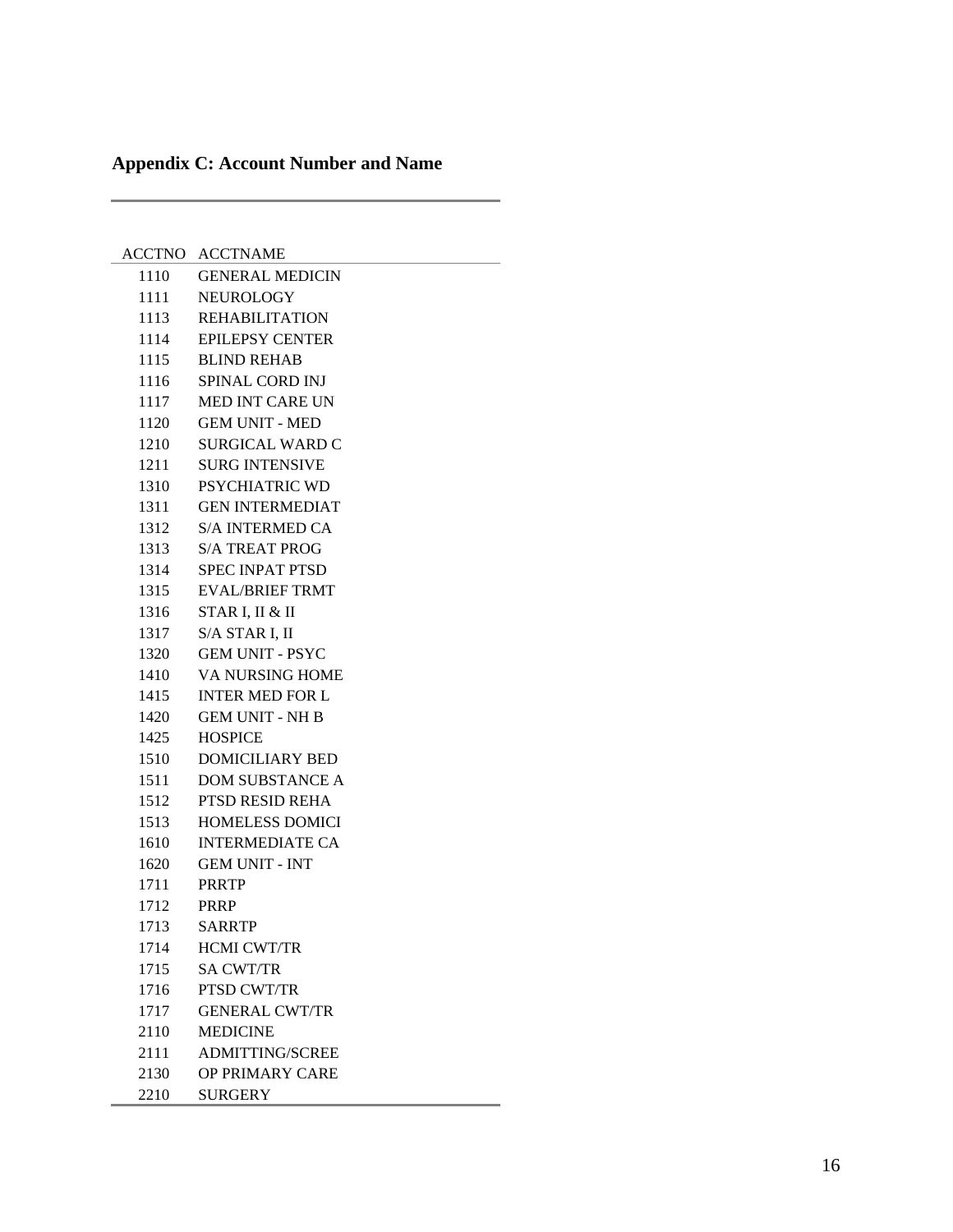| 2211 | <b>AMB OPERATING R</b> |
|------|------------------------|
| 2310 | <b>SPEC PSY TREATM</b> |
| 2311 | <b>GEN PSY TREATME</b> |
| 2312 | <b>HCHV/HMI</b>        |
| 2313 | PTSD CLINICAL T        |
| 2314 | PSYCHOSOCIAL-GR        |
| 2315 | PSYCHOSOCIAL-IN        |
| 2316 | <b>SUBSTANCE ABUSE</b> |
| 2317 | <b>SUB ABUSE DISOR</b> |
| 2318 | HUD/VASH               |
| 2319 | <b>COMMUNITY OUTRE</b> |
| 2330 | OP PRIM CARE SP        |
| 2331 | OP PRIM CARE GE        |
| 2410 | <b>DIALYSIS</b>        |
| 2420 | <b>CANCER TREATMEN</b> |
| 2510 | <b>ADULT DAY HLTH</b>  |
| 2610 | <b>ANCILLARY SERVI</b> |
| 2611 | <b>REHAB-SUPT SVCS</b> |
| 2612 | <b>DIAGNOSTIC SERV</b> |
| 2613 | <b>PHARMACY</b>        |
| 2614 | PROSTHETICS/ORT        |
| 2710 | DENTAL PROCEDUR        |
| 2750 | DOM AFTERCARE -        |
| 2780 | <b>TELEPHONE CONTA</b> |
| 3000 | <b>CONTRACT HOSPIT</b> |
| 3410 | <b>COMM NURSING HM</b> |
| 3411 | ST NURSING HM C        |
| 3510 | <b>ST DOM HM CARE</b>  |
| 3520 | <b>CNTRCT HOMELESS</b> |
| 3521 | <b>CNT ALC DRUG TR</b> |
| 3522 | <b>HOMELESS PROVID</b> |
| 3610 | <b>ST HM HOSP CARE</b> |
| 3611 | <b>CHAMPVA</b>         |
| 4000 | <b>NON-VA FEE BASI</b> |
| 4112 | <b>CNT ADLT DAY HL</b> |
| 4113 | <b>STATE HOME - AD</b> |
| 4120 | <b>CONTRACT/FEE DI</b> |
| 5110 | <b>HOSP BASED HOME</b> |
| 5112 | SPNL CORD INJ H        |
| 5113 | <b>RES CARE HOME P</b> |
| 5114 | <b>OTH HOME BASED</b>  |
| 5115 | <b>COM BASED DOM A</b> |
| 5116 | HOMEMAKER/HOMEH        |
| 5117 | MH INTENSIVE CA        |
| 6010 | <b>OTHER MISC BEN/</b> |
| 6011 | <b>VISN/NATIONAL S</b> |
| 6999 | UNMAPPED ALB CO        |